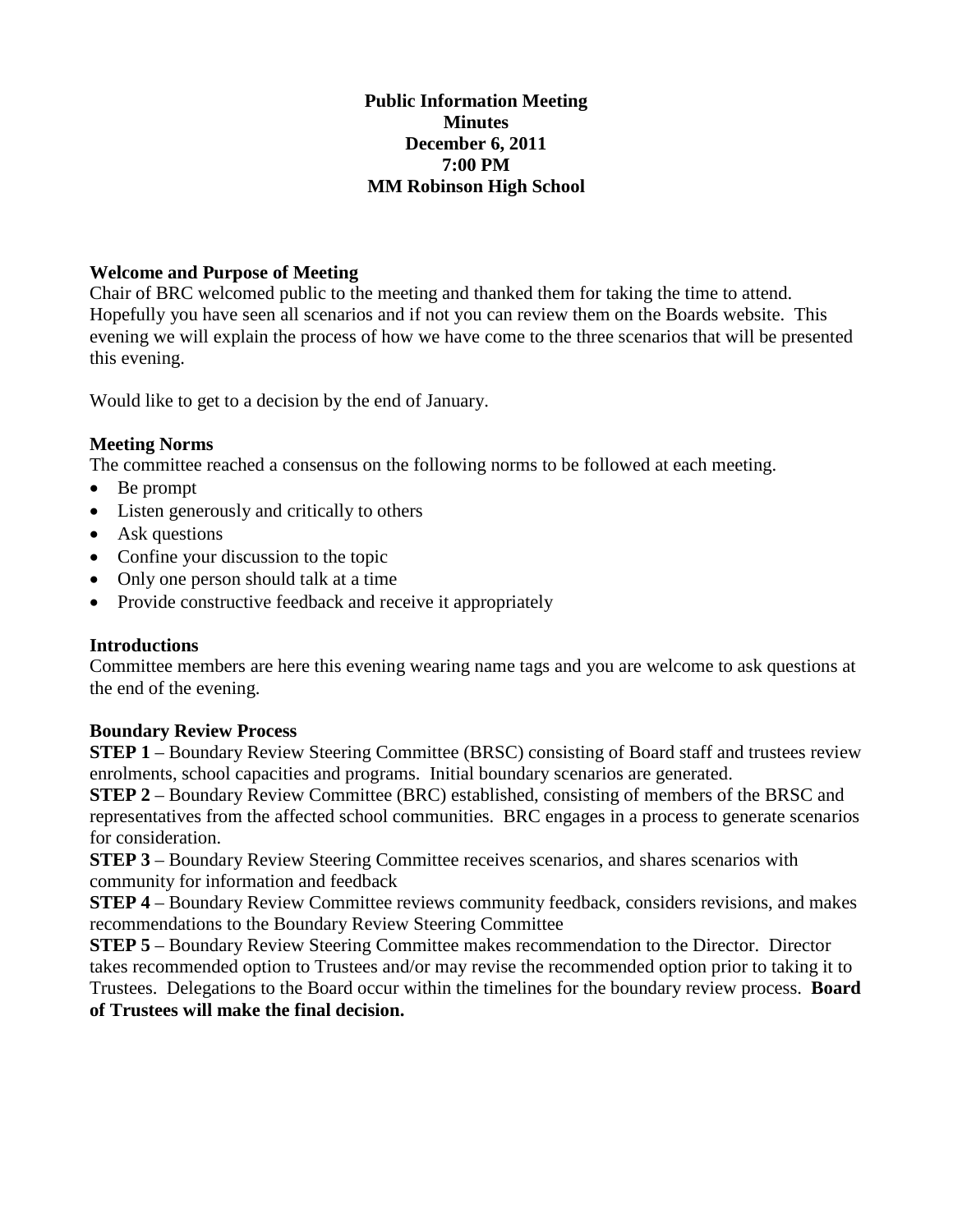### **Role of the Boundary Review Committee**

- To prioritize criteria for the selection of boundary scenarios
- To review proposed scenarios, suggest revisions, and create new scenarios
- To recommend scenarios to the BRSC to be presented to the community for input and feedback
- To review community feedback and make recommendations to the Boundary Review Steering **Committee**

## **Criteria Utilized in Assessing Scenarios**

- Balance of overall enrolment in each school to ensure access to programs and resources
- Proximity to schools
- Permanent accommodation
- Stable, long-term boundaries
- Cost effectiveness transportation
- Fiscal responsibilities
- Grand parenting of graduating class
- Number of student moves
- Continuity of placement/possible relocation of regional programs
- New Ministry or Board programs
- Viable numbers in dual track schools
- Keeping cohorts together
- Committee recommended criteria

## **Prioritized Criteria for Decision Making**

- Balance of overall enrolment in each school to ensure access to programs and resources
- Proximity to schools
- Permanent accommodation
- Stable, long term boundaries

### **Presentation of Scenarios**

In the course of four meetings the Boundary Review Committee narrowed 40+ scenarios down to three to be shared with the public.

All 40+ boundary scenarios are available on the Board website [\(www.hdsb.ca\)](http://www.hdsb.ca/)

### **Scenario 22F**

- Burlington NE #4 Elementary School opens as an English track school JK-8
- Burlington NE #4 Elementary School catchment area is bounded by 407 ETR to the north, Walker's Line to the west, Dundas Street to the south, Appleby Line to the east
- The area surrounded by 407ETR and west of Walker's Line to attend Florence Meares for English and Charles R. Beaudoin for FI
- The Alton area east of Walker's Line to attend Orchard Park for FI
- Clarksdale / Rolling Meadows French Immersion catchment to be expanded to include the area west of Walker's Line, south of Dundas Street, North of Upper Middle Road and east of Guelph Line
- Clarksdale / Rolling Meadows French Immersion catchment to be expanded to include the area east of Walker's Line, south of Upper Middle Road, north of QEW and west of Appleby Line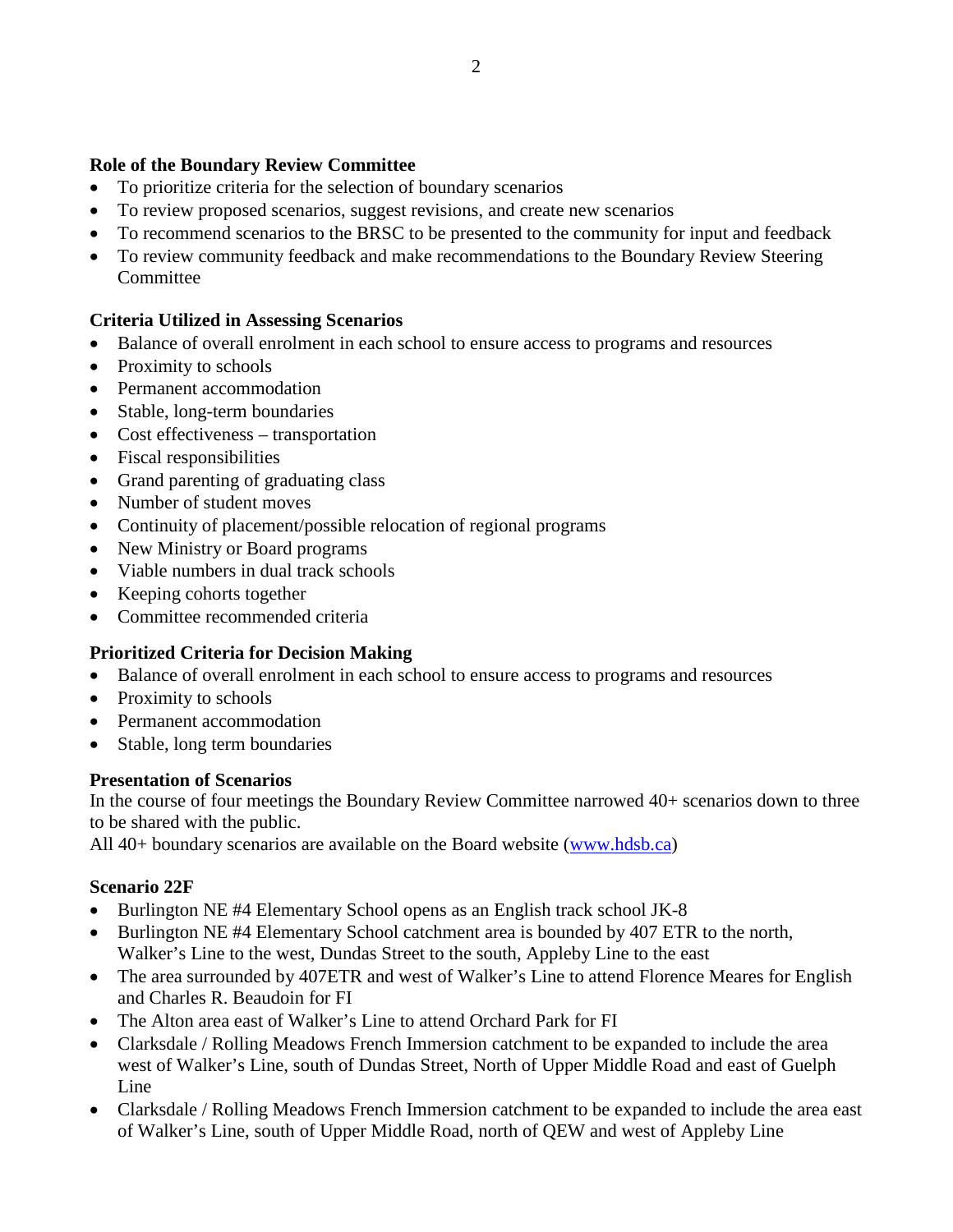# **Scenario 26C**

- Burlington NE #4 Elementary School opens as an English track school JK-8
- Burlington NE #4 Elementary School catchment area is bounded by 407 ETR to the north, Walker's Line to the west, Dundas Street to the south, Appleby Line to the east
- Florence Meares PS to become a dual track school, grades 1-8 FI added September 2012
- Florence Meares PS English catchment is bounded by Dundas Street to the north, Walker's Line to the west, Upper Middle Road to the south, Charles R Beaudoin PS English catchment to the east
- Florence Meares PS FI boundary to include the revised Florence Meares PS boundary (east of Walker's Line) and Alton (east of Walker's Line)
- The area surrounded by 407ETR and west of Walker's Line to attend Charles R Beaudoin PS for English and FI
- CH Norton boundary to be expanded, Septem ber 2012, to include Florence Meares PS area/students west of Walker's Line and south of Dundas Street, grades JK, SK, 1 and new entries. Additional grades from this area will be added in consecutive years
- Clarksdale / Rolling Meadows French Immersion catchment to be expanded to include the area west of Walker's Line, south of Dundas St, North of Upper Middle Road and est of Guelph Line, starting with grade 1 FI. One grade will be added in consecutive years. Students currently in grades 1-7 residing west of Walker's Line in the current Charles R. Beaudoin PS FI catchment will be grand parented to remain at the school until they graduate
- Clarksdale / Rolling Meadows PS FI catchments to be expanded to include the area east of Walker's Line, south of Upper Middle Raod, north of QEW and west of Appleby Line

# **Scenario 27**

- Burlington NE #4 PS opens as an English track school (JK to grade 8)
- Burlington NE #\$ PS catchment area is bounded by 407 ETR to the north, Walker's Line to the west, Dundas Street to the south, Appleby Line to the east
- Florence Meares PS to become a dual track school, grades 1–8 FI added September 2012
- Florence Meares PS English catchment is bounded by Dundas Street to the North, Walker's Kine to the west, Upper Middle Road to the south, Charles R. Beaudoin PS English catchment to the east
- Florence Meares PS FI boundary to include the revised Florence Meares PS catchment (east of Walker's Line) and Alton west of the Sheldon Creek (West Tributary)
- The area surrounded by 407 ETR, north of Dundas Street and west of Walker's Line is added to the Florence Meares PS English catchment
- CH Norton PS English boundary is to be expanded, September 2012, to include Florence Meares PS area west of Walker's Line and south of Dundas Street, grades JK, SK, ! and new entries. Additional grades from this area will be added in consecutive years. Students currently in grades 1 to 7 and currently at Floreance Meares PS will be grand parented to remain at the school until they graduate

**Grandfathering** - Mark clarified the grand fathering process. Grandparenting is a decision to allow existing students of a specific grade(s) in a neighbourhood(s) or geographic area(s) to remain at their current school until they complete a particular grade at that school (e.g., grade 8). This usually occurs in situations where changes to school boundaries have taken place. When not grandparented, change in boundaries would normally require affected students to change schools. Students being grandparented are provided transportation subject to the HDSB transportation policies. Siblings of